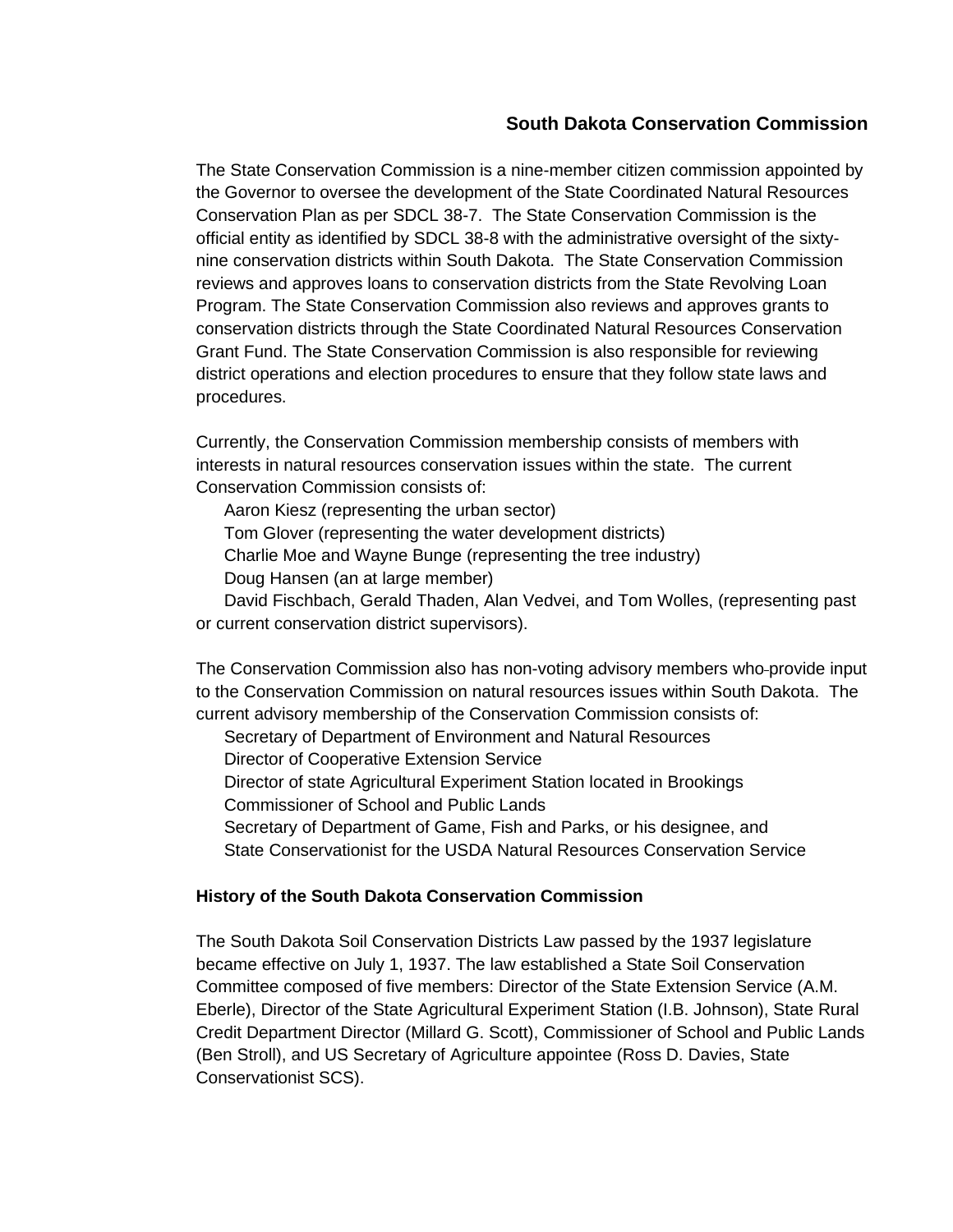The original duties and powers of the State Soil Conservation Committee included:

- 1. Offer assistance to supervisors of soil conservation districts
- 2. Keep supervisors informed of the activities and experience of all other soil conservation districts and to facilitate an interchange of advice and experience between soil conservation districts
- 3. Coordinate programs of the soil conservation districts by advice and consultation
- 4. Secure the cooperation and assistance of the United States and any of its agencies
- 5. Disseminate information concerning activities and programs of the soil conservation districts and to encourage the formation of such soil conservation districts
- 6. Receive and process petitions for organization or discontinuation of soil conservation districts (issue notices and supervise hearings and referenda)
- 7. Appoint two supervisors to act with the three elected supervisors for each organized soil conservation district
- 8. Removal of supervisors (upon notice and hearing) for neglect of duty or malfeasance in office
- 9. Appoint members of the board of adjustment (with the advice and approval of the supervisors of the soil conservation district

Important dates in the history of the State Conservation Commission included:

1945- The Rural Credit Department was removed as a member of the State Soil Conservation Committee and replaced with the State Secretary of Agriculture.

1949- The requirement that the governor would appoint three farmer members to the State Soil Conservation Committee was adopted. The Legislature provided direction that the farmer members of the State Committee would be appointed from a recommended list of conservation district supervisors. A special revenue loan fund was established and the State Soil Conservation Committee was authorized to make loans from that fund.

1953- The requirement was adopted specifying that all five supervisors of an existing conservation district would be elected but, for newly organized conservation districts, two supervisors would still be appointed by the State Soil Conservation Committee.

1957- The State Soil Conservation Committee was revised by making the Director of the State Extension Service, the Director of the State Agricultural Experiment Station, and the Commissioner of School-and Public Lands advisory members. The Committee was now required to invite the Secretary of Agriculture of the United States as an advisory member. Committee members now included the State Secretary of Agriculture and six farmer members appointed by the Governor.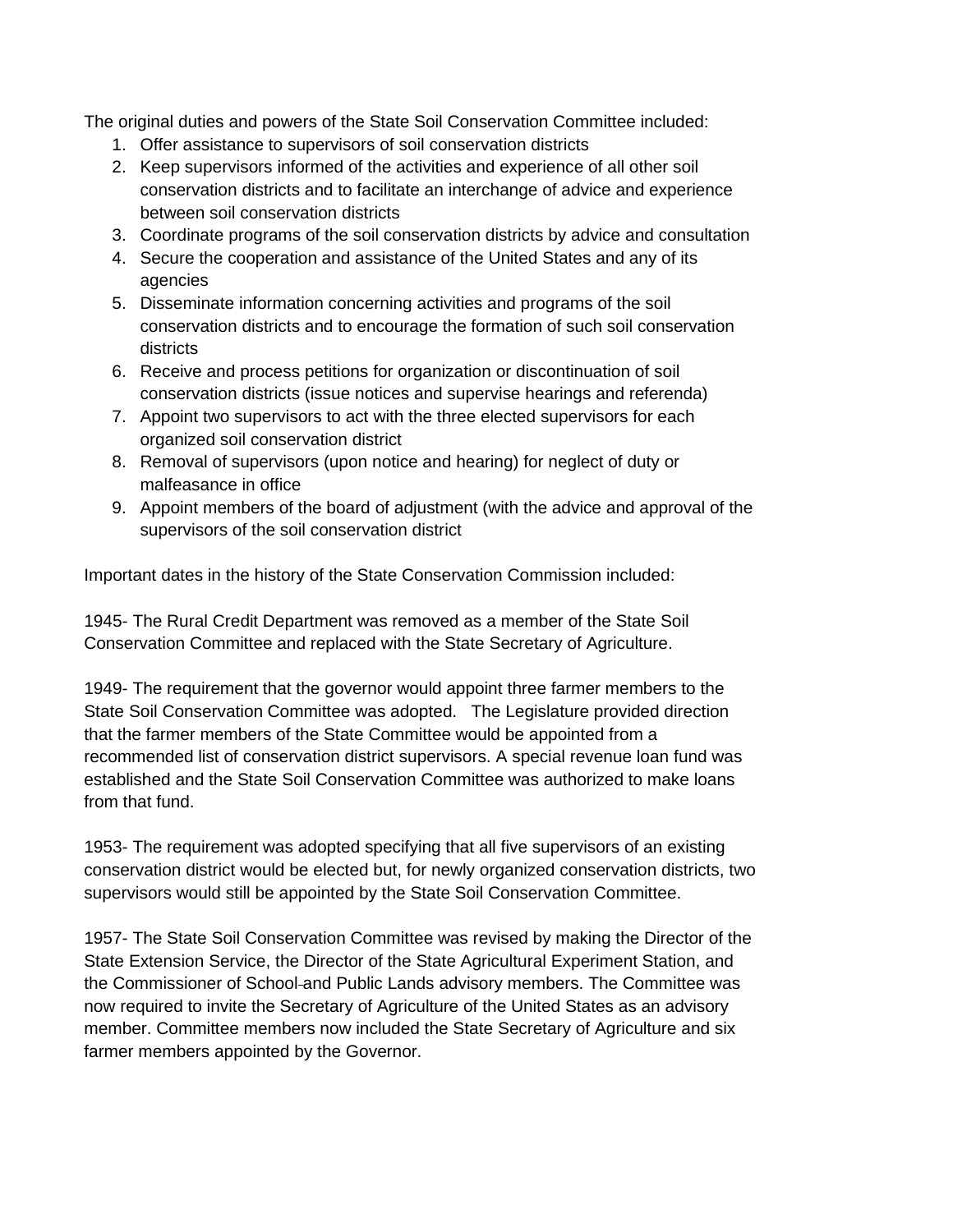1961- The name of the State Soil Conservation Committee was changed to the Soil and Water Conservation Committee. The Soil and Water Conservation Committee would perform certain functions and duties with respect to watershed projects.

1963- A section was added to state law requiring payment for services of the Soil and Water Conservation Committee.

1968- The name of the Soil and Water Conservation Committee was changed to the State Conservation Commission. The State Conservation Commission consisted of seven members, six of them appointed by the governor (one representing urban interests, one recommended by Conservancy Sub-Districts, and four farmer members). The Secretary of Agriculture is the seventh (ex officio) member. Funds appropriated to the State Conservation Commission were placed under the control of the South Dakota Secretary of Agriculture.

Nonvoting advisory membership was modified and included: Director of the State Extension Service; Director of the State Agricultural Experiment Station; Commissioner of School and Public Lands; Chief Engineer of the Water Resources Commission; Director of the Department of Game, Fish and Parks; and State Conservation for the US Soil Conservation Service, if approved by the US Secretary of Agriculture.

1971- The Conservation Commission Range Resource Program was implemented to improve SD's 25 million acres of grassland.

1973- The State Conservation Commission was transferred to the Department of Environmental Protection. Generally in the 1970s, the State Conservation Commission dealt with a large number of surface mining permit/bond and irrigation permit requests. They also acted on a large number of conservation district revolving loan applications.

1974- The state legislature added two State Conservation Commission members, bringing the membership to nine. The two members were required to be engaged in the surface mining industry. No more than five members could be from one political party. Finally, the legislature added two sections of law, 38-8 (Conservation Districts) and 45- 6A (Mining Land Reclamation) as functions performed by the State Conservation Commission.

1975- The Division of Conservation was created within the South Dakota Department of Agriculture. The director of the division was nominated by the State Conservation Commission. All the functions of the Department of Environmental Protection provided for in chapters 38-7, 38-8 and 45-6A were transferred to the Division of Conservation. The State Conservation Commission was also transferred from the South Dakota Department of Environmental Protection to the South Dakota Department of Agriculture. The State Conservation Commission shall be administered under the direction and supervision of the Division of Conservation of the Department of Agriculture. The legislature also removed the Secretary of Agriculture as an ex officio member of the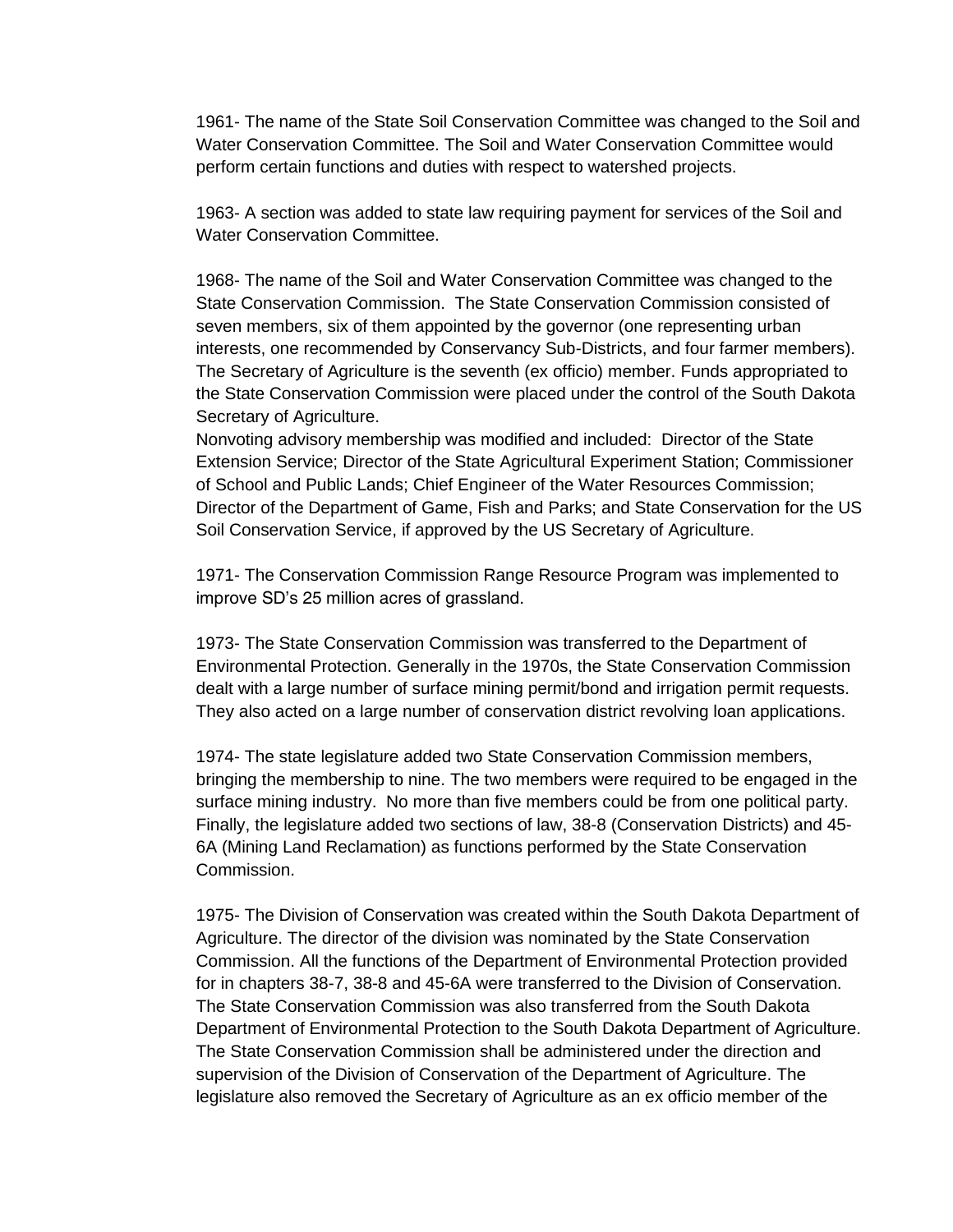commission and inserted the state secretary of environmental protection as ex officio (previously called Secretary of Natural Resource Development as non-voting member). The legislature amended 38-7-13 to require an annual financial report of the commission and each of the conservation districts.

1976- The legislature determined that the "commission shall develop comprehensive state erosion and sediment control guidelines within 12 months of this act." Those guidelines would include recommended soil loss limits and suggested conservation practices. The conservation districts would, within 12 months of those guidelines, develop proposed district conservation standards and submit them for review by the commission. State mining issues (approving or disapproving surface mining and reclamation permits) were added to the commission responsibilities in 1974 or 1976 and removed in 1983.

1979- The State Conservation Commission was reorganized to the extent that the Secretary of Environmental Protection would be replaced as a member by the Secretary of Water and Natural Resources (department name change that included combining the previous Departments of Natural Resource Development and Department of Environmental Protection into the renamed Department of Water and Natural Resources).

1981- The State Conservation Commission was reorganized to the extent that the Secretary of Water and Natural Resources would no longer be an ex officio voting member of the commission but would be a non-voting member.

1985- The state legislature revised the State Conservation Commission membership. It clarified replacing a member recommended by the directors of the "conservancy subdistricts" with "water development districts". It removed the two members engaged in the "surface mining industry" and replaced them with two members "engaged in the tree industry". It added that commission member appointments shall be made on or before the first day of October. The soil and water compatibility program was established in 1985 and the State Conservation Commission was responsible for approving or disapproving applications for irrigation permits. This program was repealed in 1994.

1989- The state legislature changed the date that commission member appointments shall be made to "on or before the first day of December" (from October).

1991- The State Conservation Commission, the Division of Conservation and its partners developed the first Coordinated Soil and Water Conservation Plan.

1992- The state legislature created a special fund known as the "conservation commission grant fund" dedicated for conservation districts for cropland, grassland and water quality improvement projects. The funding source was unclaimed tax refunds from